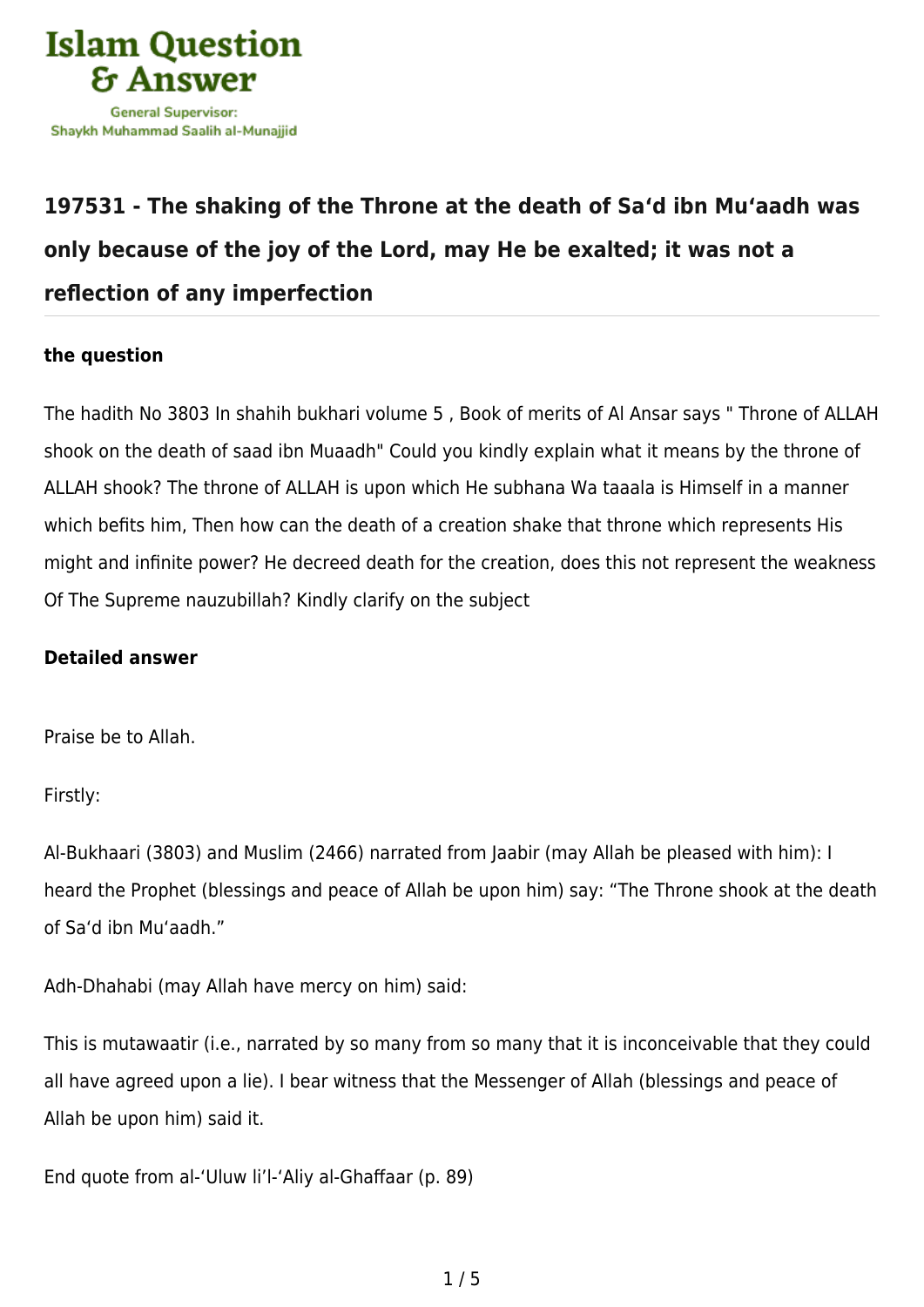

He reported it in full in his book al-Fawaa'id (16) from Abu Sa'eed al-Khudri (may Allah be pleased with him) who said: The Messenger of Allah (blessings and peace of Allah be upon him) said: "The Throne shook at the death of Sa'd ibn Mu'aadh, because of the joy of the Lord, may He be glorified and exalted."

Its isnaad was classed as jayyid by al-Albaani in as-Saheehah (1288)

In as-Sunnah by 'Abdullah ibn al-Imam Ahmad (1058) it says: It was narrated that al-Hasan said: The Throne of the Most Merciful, may He be glorified and exalted, shook at the funeral of Sa'd ibn Mu'aadh (may Allah be pleased with him). Al-Hasan interpreted it as referring to joy at (the coming of) his soul.

## Secondly:

 We must accept the hadeeths that speak of the attributes of Allah as they are; this also applies to what is connected to those attributes of matters of the unseen. Al-Aajurri narrated in ash-Sharee'ah (3/1146) that al-Waleed ibn Muslim said: I asked al-Awzaa'i, ath-Thawri, Maalik ibn Anas and al-Layth ibn Sa'd about the hadeeths which speak of the divine attributes. All of them said: Accept them as they come, without trying to interpret them. According to another report: Accept them as they come without discussing how (and their nature). Narrated by al-Bayhaqi in al-I'tiqaad (p. 118).

In the answers to questions no. [138920](https://islamqa.com/en/answers/138920) and [178915](https://islamqa.com/ar/answers/) we explained that the belief of Ahl as-Sunnah wa'l-Jamaa'ah with regard to the divine attributes is that they affirm them and they affirm their meanings on the basis of what they really are and in the light of what is indicated by the linguistic meaning of the word describing them; and they delegate to Allah knowledge of how they are and their essence, whilst believing that they cannot be understood as being indicative of any resemblance of the Lord or any of His attributes to any created being.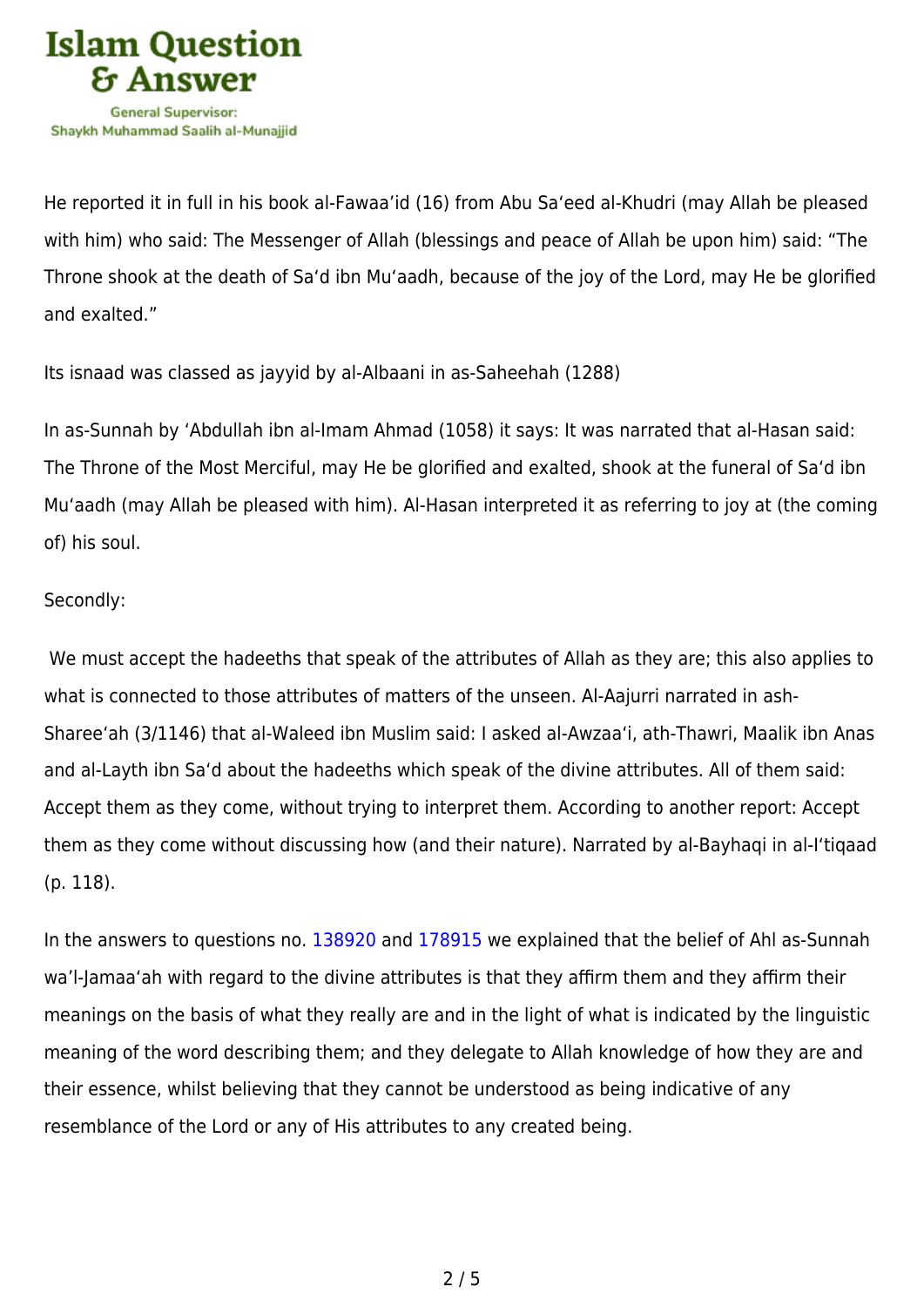

So we believe that the Most Merciful rose over the Throne, and we believe that the Throne shook in a real sense at the death of Sa'd ibn Mu'aadh (may Allah be pleased with him). In some reports it says that that was because of the joy of the Lord, may He be exalted, as referred to above. But we cannot ask how did the Most Merciful rise over the Throne, just as we cannot ask how the Throne shook at the death of Sa'd. Rather we let it pass and we believe in it without asking how or trying to interpret it or liken it to anything.

Adh-Dhahabi (may Allah have mercy on him) said:

The Throne is a creation of Allah that is subject to His control. If He wills that it should shake, it shakes by the will of Allah. Allah instilled in it a sense of love for Sa'd, just as He instilled in Mount Uhud a sense of love for the Prophet (blessings and peace of Allah be upon him). Allah, may He be exalted, says (interpretation of the meaning): "O you mountains. Glorify (Allah) with him" [Saba' 34:10] and "The seven heavens and the earth and all that is therein, glorify Him" [al-Isra' 17:44]. Then Allah included all things in that and said: "and there is not a thing but glorifies His Praise" [al-Isra' 17:44]. And this is true. In Saheeh al-Bukhaari it is narrated that Ibn Mas'ood said: We used to hear the tasbeeh of the food as it was being eaten. This is a broad topic and we have to believe in it.

End quote from Siyar A'laam an-Nubala' (3/183-184)

Al-Baghawi (may Allah have mercy on him) said:

It is more appropriate to understand these reports as they appear to be. The same applies to the words of the Prophet (blessings and peace of Allah be upon him), "Uhud is a mountain that loves us and we love it." The shaking of that which is inanimate with the Prophets and awliya' (close friends of Allah) is not to be denied, as Uhud shook when the Messenger of Allah (blessings and peace of Allah be upon him), Abu Bakr, 'Umar and 'Uthmaan were on it, and as the palm-trunk pillar shook with sorrow when the Prophet (blessings and peace of Allah be upon him) left it (and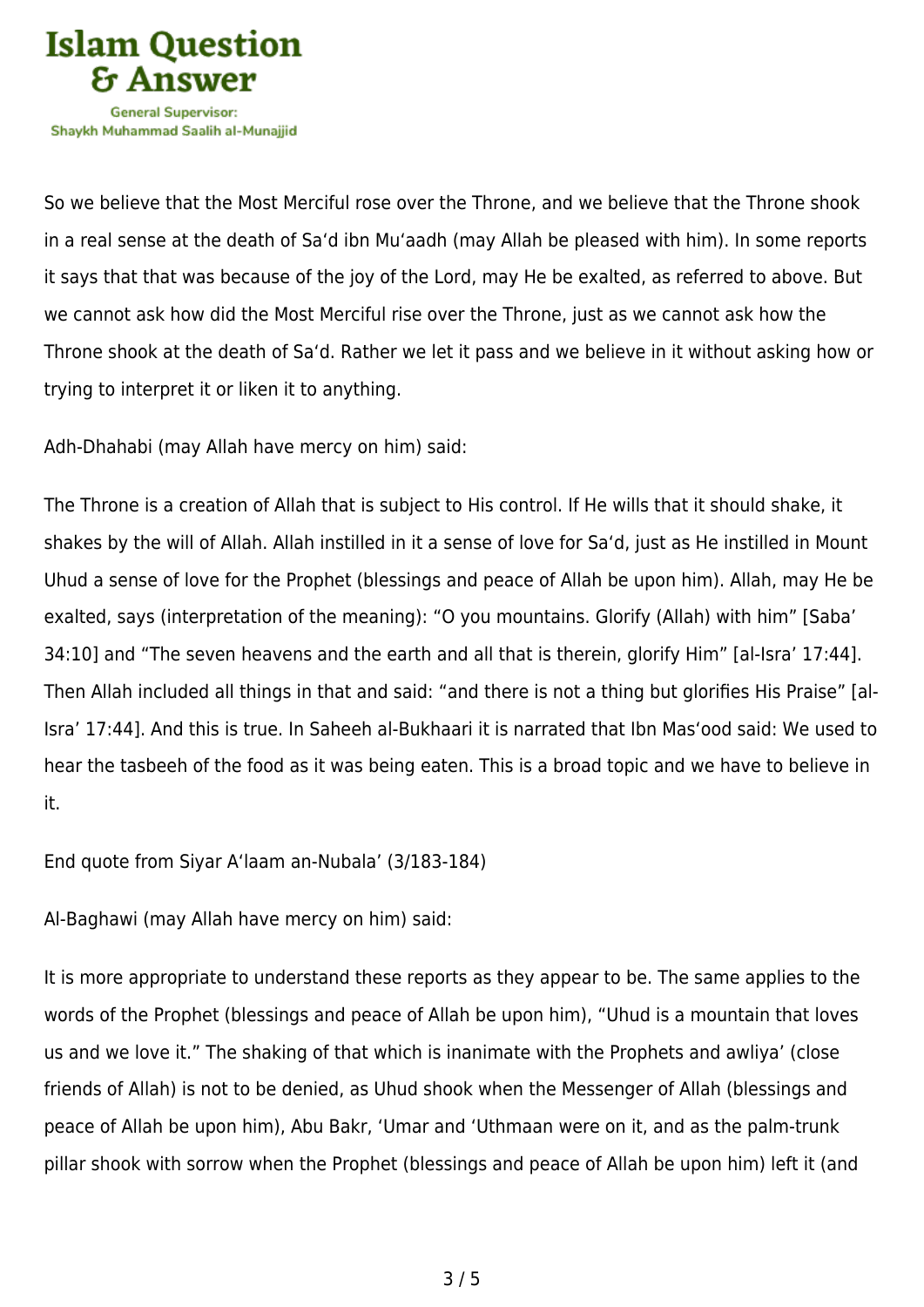

began to use the minbar instead).

End quote from Sharh as-Sunnah (14/180-181)

Shaykh al-Islam Ibn Taymiyah (may Allah have mercy on him) said:

The one who misinterprets that as meaning that the bearers of the Throne rejoiced must produce evidence to support what he says … even though the context and wording of the hadeeth are contrary to this interpretation.

End quote from Majmoo' al-Fataawa (6/554)

Thirdly:

The fact that the Throne shook at the death of a created being does not suggest any imperfection on the part of the Lord, may He be glorified; what shortcoming is there in that? Whether we assume that the shaking was because of the joy of the Throne itself at the coming of Sa'd's soul, and its appreciation of that, according to what some of the scholars said, or it was because of the joy of the Most Merciful, may He be glorified and exalted, and His loving to meet His slave Sa'd ibn Mu'aadh (may Allah be pleased with him), as it says in the hadeeth: "Whoever loves to meet Allah, Allah loves to meet him, and whoever hates to meet Allah, Allah hates to meet him."

Narrated by al-Bukhaari (6507) and Muslim (2683)

What imperfection can there be in the Throne because of that, let alone attributing any kind of imperfection to the Lord of the mighty Throne, may He be glorified and exalted??

The basic principle on which we must base our words is the soundness or otherwise of the hadeeth. We have previously stated that the hadeeth is sound beyond any shadow of a doubt, and that it is mutawaatir (i.e., narrated by so many from so many that it is inconceivable that they would all have agreed upon a lie) from the Messenger of Allah (blessings and peace of Allah be